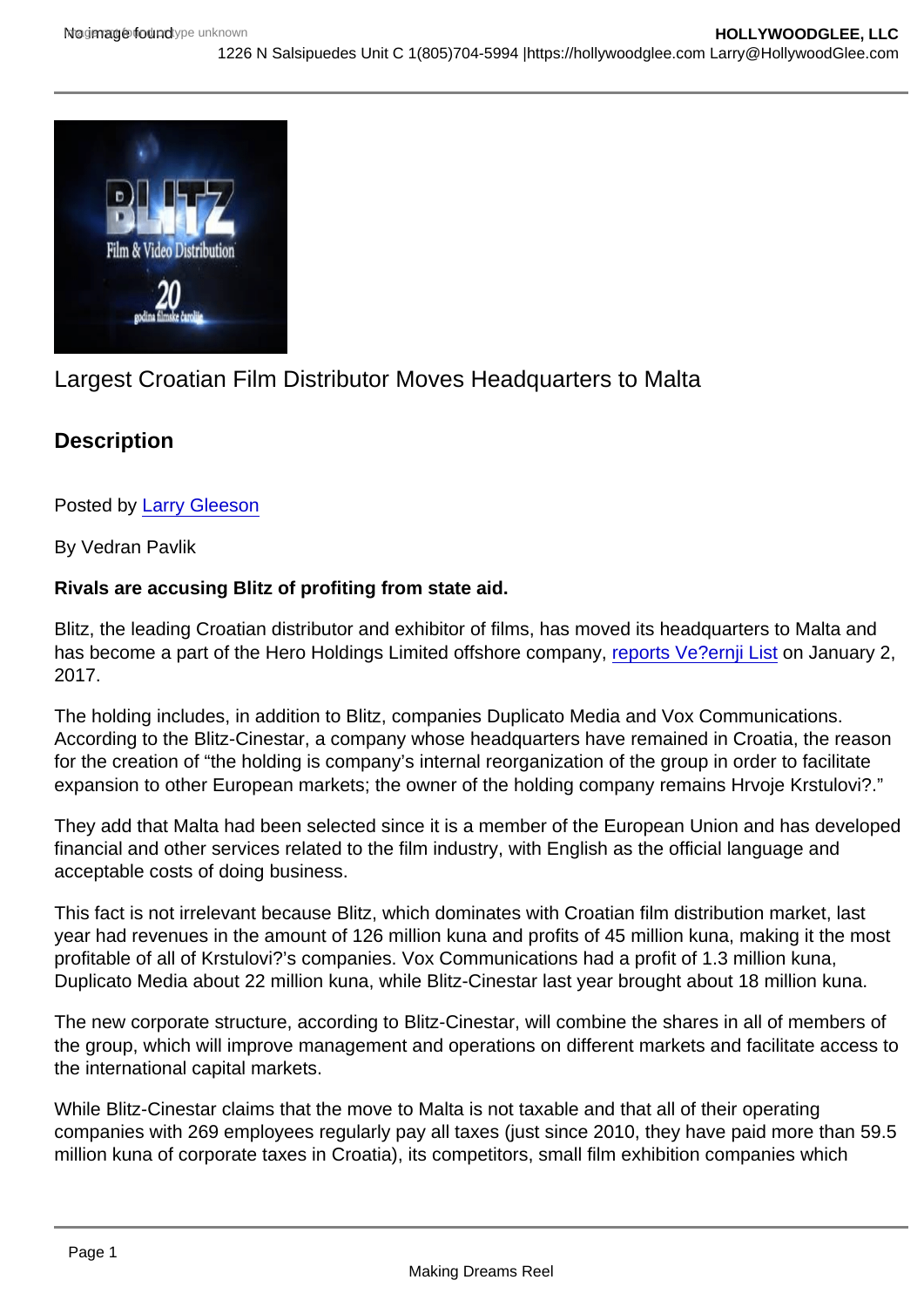wished to remain anonymous, claim that Krstulovi?'s companies generate huge profits due to substantial state aid which is not available to any other economic sector in Croatia.



"Until 2014, there was no VAT for cinema tickets, and he sells 90 percent of all cinema tickets and distributes 90 percent of all films", claim Krstulovi?'s opponents, claiming that Blitz-Cinestar stood behind the campaign against tax reform which called for an increase in the VAT rate for cinema tickets from 5 to 13 percent. The plans were ultimately abandoned.

Blitz-Cinestar denies the charges and claims that companies in the group are not entitled to state aid, with the exception to those programmes which are available to other companies as well. "In addition, it should be in common interest of all film exhibitors that the VAT on cinema tickets is not increased, since higher tax rate would have a negative impact on everybody," says the company.

According to business data, Blitz-Cinestar did not pay any corporate taxes starting from 2012. "Blitz-Cinestar did not have to pay the tax for a limited period based on the applicable tax regulations. We have qualified for the tax break due to investments in the amount of 157 million kuna. We have created a total of 140 new jobs and saved all the existing ones," concludes the company.

(Source: total-croatia-news.com)

## **Category**

1. distribution

## **Tags**

- 1. Cinema
- 2. Competition
- 3. Croatian Film Distributor
- 4. Duplicato Media
- 5. Film
- 6. film distribution
- 7. Filmmaking